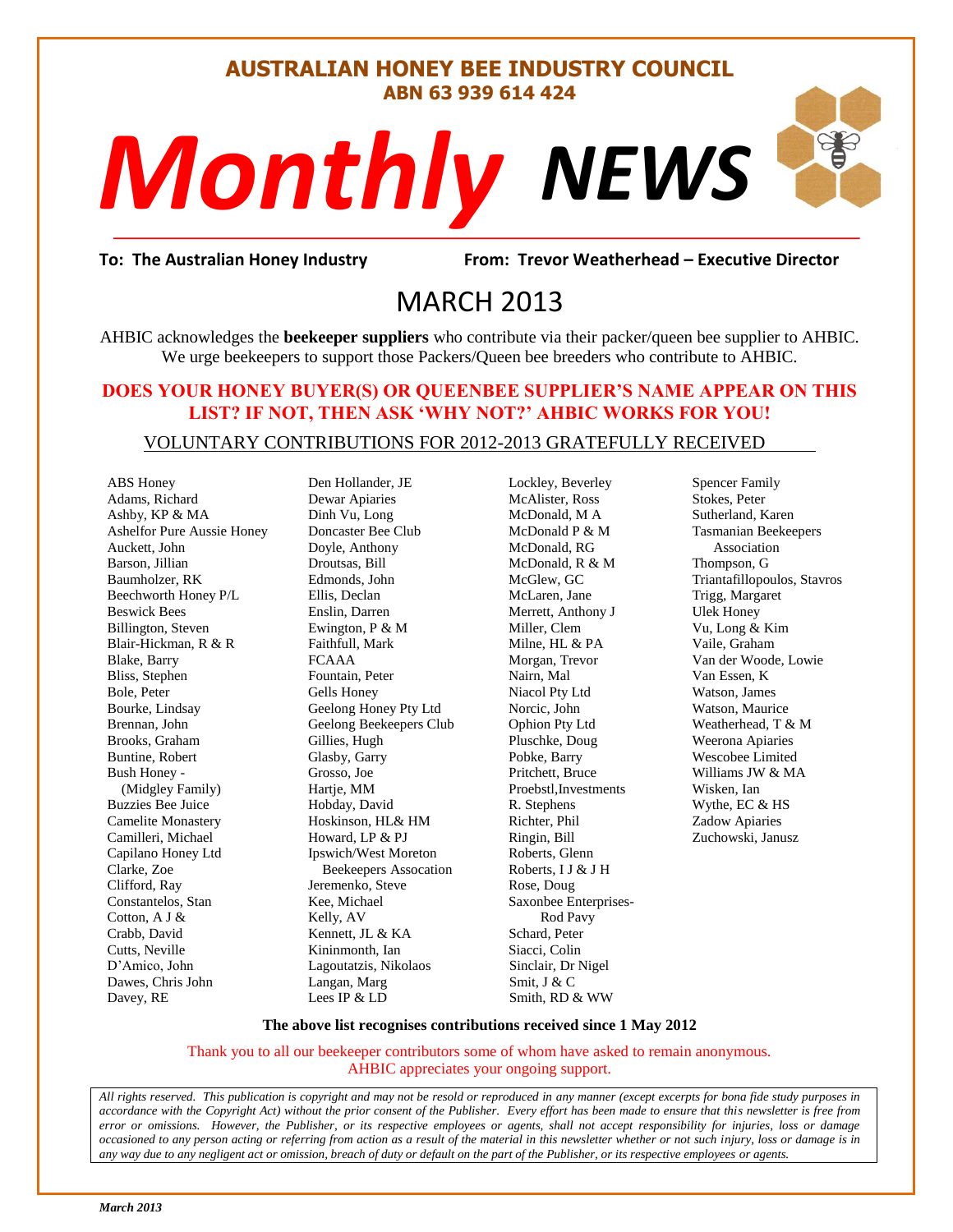#### **THANKS EDDY**

As a result of the sale of Wescobee to Capilano on Friday 22 March, 2013, Eddy Planken has advised AHBIC of his resignation, to take effect immediately, from the AHBIC Executive and the Food Safety and Prevention of Residues Committee.



On behalf of all beekeepers, Australia wide, I would like to thank Eddy for his contribution to our industry. Eddy has been on the AHBIC Executive as a member and Deputy Chairman and also a member of the Food Safety and Prevention of Residues Committee for many years now.

I would like to put on record my thanks to Eddy for helping me with putting in place the changes to the AHBIC Constitution. This was not an easy job.

Eddy was also President of the International Honey Exporters Organisation (IHEO) for many years and kept that organisation together.

On 26 January 2011 Eddy was awarded the Medal of the Order of Australia (OAM).

We will miss that infectious laugh at our meetings and I

would like to thank him for all the wise counsel he has given AHBIC over the years.

As our AGM is in Perth this year, hopefully we will have a chance to catch up with you there.

From all the beekeepers Australia wide, thank you Eddy.

Lindsay Bourke AHBIC Chairman 24 March 2013

#### **AFB WORKSHOP**

A very successful workshop was held in Canberra on 14 & 15 March, 2013. It was very positive in its outlook and there has been put in place a steering committee comprising of Craig Klingner, Ian Zadow and, (from Plant Health Australia), Sam Malfroy to develop a working plan.

The proceedings from the workshop are currently being written up by Michael Clarke.

#### **PARADICHLOROBENZENE - PDB**

All beekeepers should note that the Extraneous Residue Level (ERL) for PDB will expire on 15 May, 2013. So this will only be in place for less than another two (2) months.

This ERL was put in place to allow beekeepers who may have had problems to fix them. Any possible problems should have been fixed by now. It is your duty to keep our industry clean and green.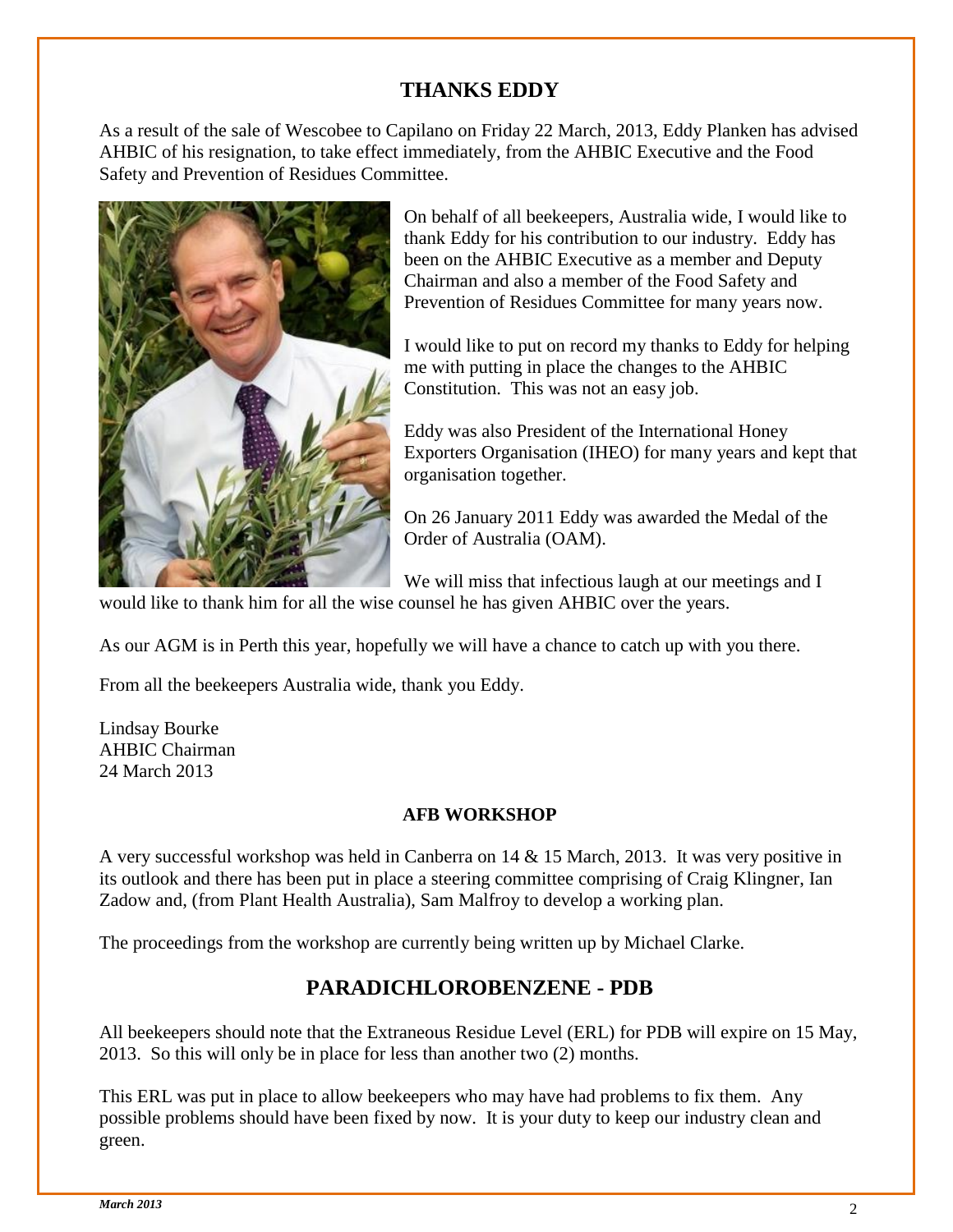#### **EMAIL PROBLEMS**

Hopefully the email problems have been fixed. Apologies to anyone who did not receive a timely reply to an email they may have sent.

If anyone has still not received a reply, please send the email again as it did not turn up on the AHBIC computer.

#### **VOLUNTARY CONTRIBUTIONS**

It is pleasing to have many beekeepers and packers contribute to AHBIC by paying the voluntary levy. Thanks to you all. AHBIC can only exist by having those voluntary levies in place.

#### **EXECUTIVE MEETING**

The Executive meeting was held in Canberra on Wednesday 13 March, 2013.

The proceeding day Chairman Lindsay Bourke and I met with Australian Pesticides and Veterinary Medicines Authority (APVA), Plant Health Australia (PHA) and Agrifood Skills Australia. See below one of the outcomes from the meeting with Agrifood Skills Australia.

At PHA the categorisation process was discussed. This is under review but can be activated if an incursion happens.

At APVMA we had discussions on moving on with the minor registration of chemicals that will be needed if varroa gets here. We also discussed the change to the AHBIC registration of permethrin to allow for different strength formulations to be able to be used for ground treatment against small hive beetle. The product currently registered will no longer be made so different strength formulations needed to be registered. We were also given an update on the pollinator safety review that is currently underway.

#### **Bee Industry- Funding Available for Training through NWDF**

The National Workforce Development Fund (NWDF) is an Australian Government initiative that helps businesses identify and address their workforce development needs. It operates on a cofunding arrangement where new and current workers can receive government funding of **up to 67%** of the cost of undertaking approved courses. These courses include the Certificate III in Beekeeping. Higher level vocational courses in a variety of fields including leadership and business management are also available.

Those seeking to enter the industry could be eligible for a Certificate II level qualification with a focus on beekeeping.

The NWDF is administered by AgriFood Skills Australia on behalf of the government. Your Honey Bee Industry Council is available to work on your behalf with AgriFood to access training funds under the NWDF. AgriFood has confirmed there remains funding available to support training of Bee Industry workers. The training can be undertaken over a short duration or over several years. Interested? Want more information? Let Trevor Weatherhead know if you are interested.

See the website <http://www.agrifoodskills.net.au/?page=NWDFFunding>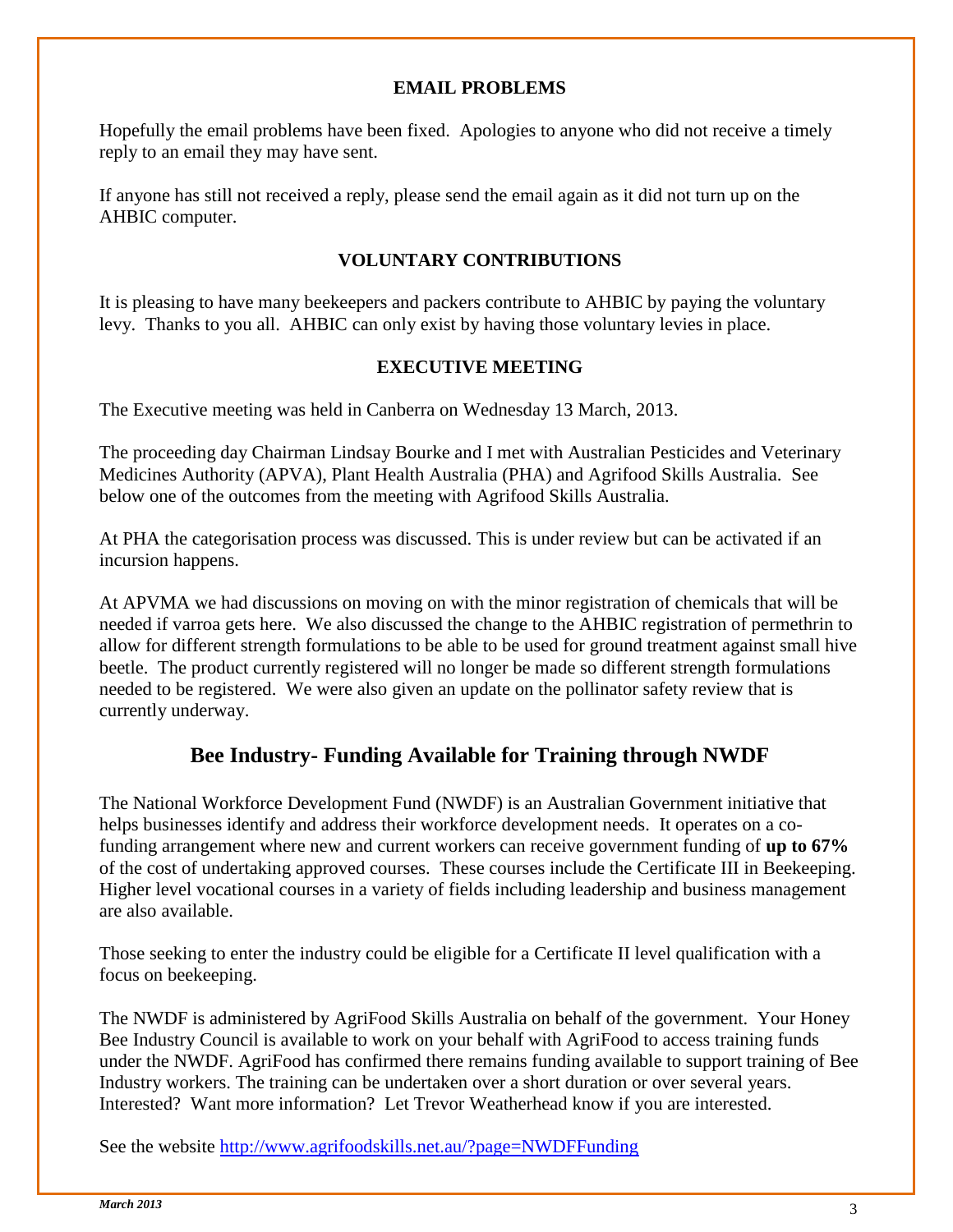Thanks to Rosie Stern, the Chair of the AHBIC Education Committee, for putting us in contact with the right people and doing the initial ground work.

#### **CONFERENCE DATES - 2013**

| New South Wales                                       | 22-24 May (Merimbula)       |
|-------------------------------------------------------|-----------------------------|
| Victorian Apiarists Association                       | 5-6 June (Bendigo)          |
| <b>Tasmanian Apiarists Association</b>                | $31$ May $-1$ June (Hobart) |
| South Australian Apiarists Association                | 20-21 June (Renmark)        |
| WA Farmers Federation – Beekeeping Section            | (Perth)<br>5 July           |
| Queensland Beekeepers Association                     | 13-14 June (Warwick)        |
|                                                       |                             |
| Australian Queen Bee Breeders Association             | TBA                         |
| Honey Packers and Marketers Association               | June                        |
| National Council of Crop Pollination Associations     | <b>TBA</b>                  |
| Federal Council of Australian Apiarists' Associations | 6 July (Perth)              |
| Australian Honey Bee Industry Council                 | 6 July (Perth)              |

Please note the WA conference has changed from 4 to 5 July and the AHBIC meeting from 5 to 6 July.

More details on the AHBIC meeting in the next newsletter.

#### **LIVE BEE EXPORTS**

I met recently with the Queensland Minister for Agriculture, Fisheries and Forestry re what we can do after the Transition to Management Plan for the Asian bee finishes on 30 June, 2013. I impressed on him that any decision will have ramifications for all exporters of live bees from Australia and not just Queensland. Our exports to Canada are at risk and any chance of having the US market reopened will not be realised if something is not done.

I had a good hearing from the Minister and I am hopeful that something can be done to ensure we keep those markets open.

#### **POST ENTRY QUARANTINE FACILITIES**

I attended a meeting in Brisbane put on by the Federal Department of Agriculture, Fisheries and Forestry where we were given a briefing on where the proposed facility in Victoria is at.

Planning is well underway and the plans are to go to the Public Works Committee of the Federal Parliament for final approval. From the information given, it seems that the importation of queen bees will be well catered for, albeit that it will be a reasonable distance to travel for some who will import.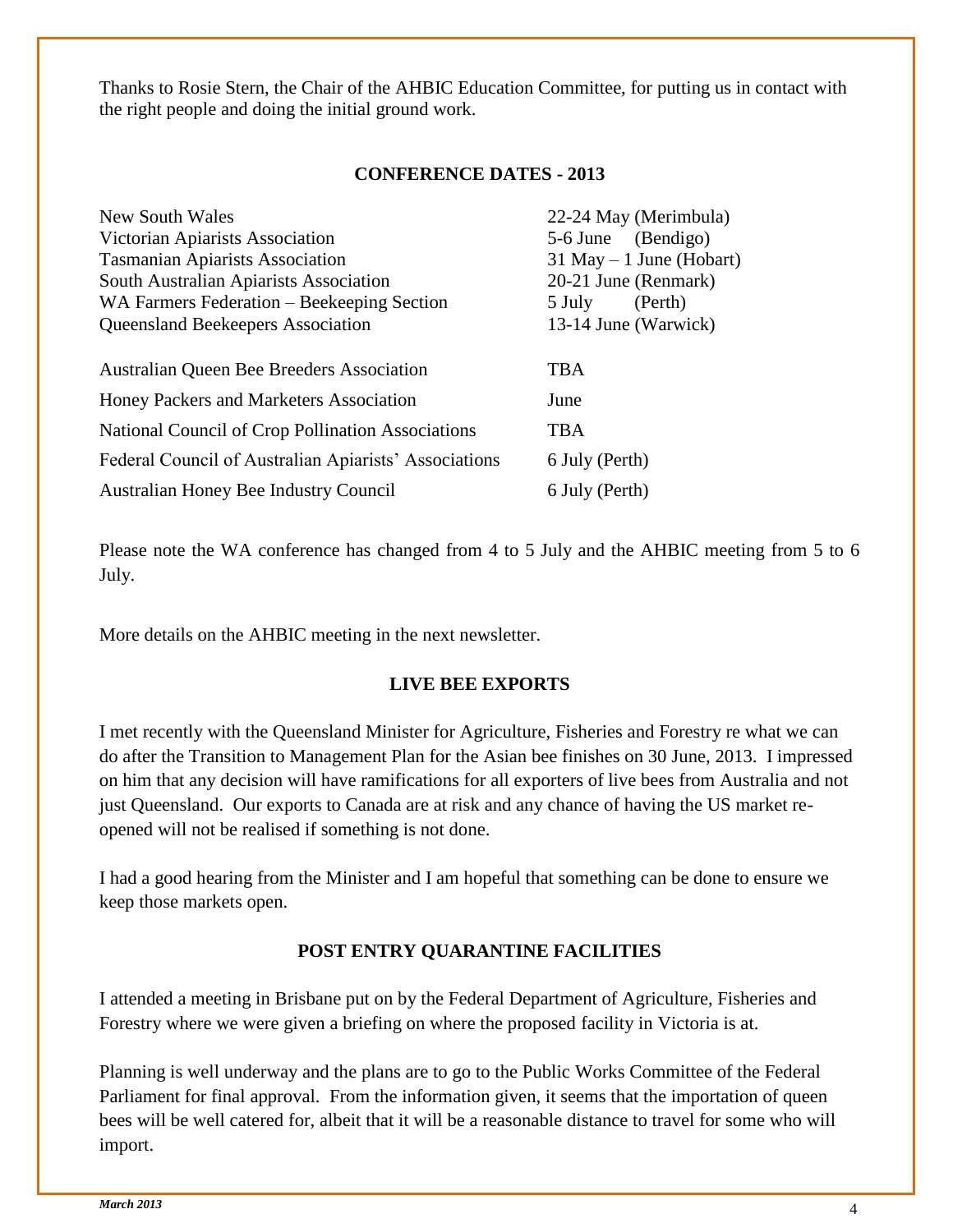Speaking with a couple of potential importers who attended the Sydney meeting, they went away reasonably satisfied. The meetings reported that the importing beekeeper will be able to bring their own bee hives to the quarantine station to firstly provide the bees for the nucs in the quarantine station and also have hives outside which can be used to top up the nucs and also be able to raise queen cells for sending back to their operational headquarters.

The nucs in the quarantine station are never released to the outside once they are inside. They are destroyed upon completion of the import process.

#### **NATIONAL HONEY BEE DAY**

Planning by States is well underway for the National Honey Bee Day. The date is Sunday 5 May although some States such as Queensland will hold it on Sunday 12 May due to having other promotional activities on that day.

Please check with your State Association as to what plans they have in place. More details in the next newsletter.

#### **BIOSECURITY AND DISEASE MANAGEMENT FUNDING**

A paper by Terry Ryan titled "Enhancing and funding biosecurity and disease management for apiarists" is on the RIRDC website at

<http://www.rirdc.gov.au/research-programs/animal-industries/honeybee>

Comments are invited on this paper. Comments are due in by 5 April. Where to send the comments is on the website.

#### **NEWSLETTER**

Can I encourage you to talk with your fellow beekeepers about whether they receive this newsletter. If not, please ask them to contact me and I can put them on the distribution list. The newsletter only comes in an email format and we do not send it out as a hard copy.

This may disadvantage some but if you know of someone in this category please print off the newsletter and give it to them.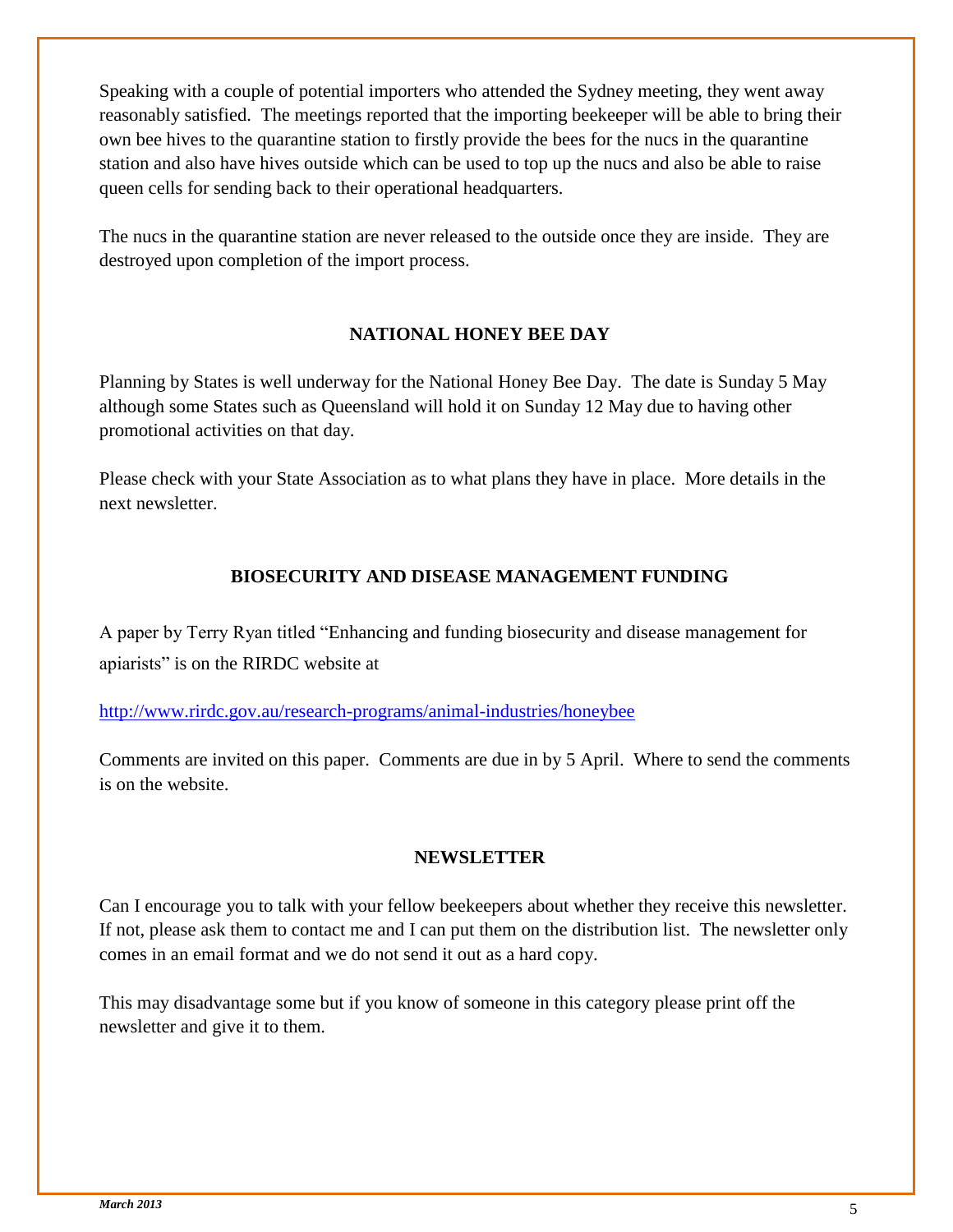#### XXXXIII International Apicultural Congress 29 September — 04 October, 2013, Kyiv, Ukraine



#### Registration for the World Beekeeping Awards is now open!

Visit the web site at: http://apimondia2013.org.ua/en/press-center/news/registrationfor-the-world-beekeeping-awards-is-now-open!.html

**Dear Colleguas,**

We are happy to announce that the world's foremost apicultural contest is now [open for](http://apimondia2013.org.ua/en/wba/register/)  [applications.](http://apimondia2013.org.ua/en/wba/register/)

43<sup>rd</sup> Apimondia Congress for the first time in history hosts the World Beekeeping Awards by the [harmonized international rules](http://apimondia2013.org.ua/en/wba/rules-and-regulations.html) with a [Jury](http://apimondia2013.org.ua/en/wba/judges.html) representing all 5 continents!

Over 150 awards will be presented across the three categories:

- [Individual classes](http://apimondia2013.org.ua/en/wba/categories-and-classes/individual-classes.html) – for passionate beekeeping enthusiasts keen to get the international recognition for their honey and beeswax.

- [Commercial classes](http://apimondia2013.org.ua/en/wba/categories-and-classes/commercial-classes.html) – for professional producers willing to demonstrate excellency and highest level of quality in production and packing of different types of honey, honeybased beverage and beeswax, as well as commercial displays. The prestigious [trophies](http://apimondia2013.org.ua/en/wba/prizes.html) will be awarded for the first time to mark the most exceptional exhibits.

- [Apimondia contests classes](http://apimondia2013.org.ua/en/wba/categories-and-classes/apimondia-contests-classes.html) – the traditional and much loved competition of all things related to bees and beekeeping: from books and photographs to ApiExpo stands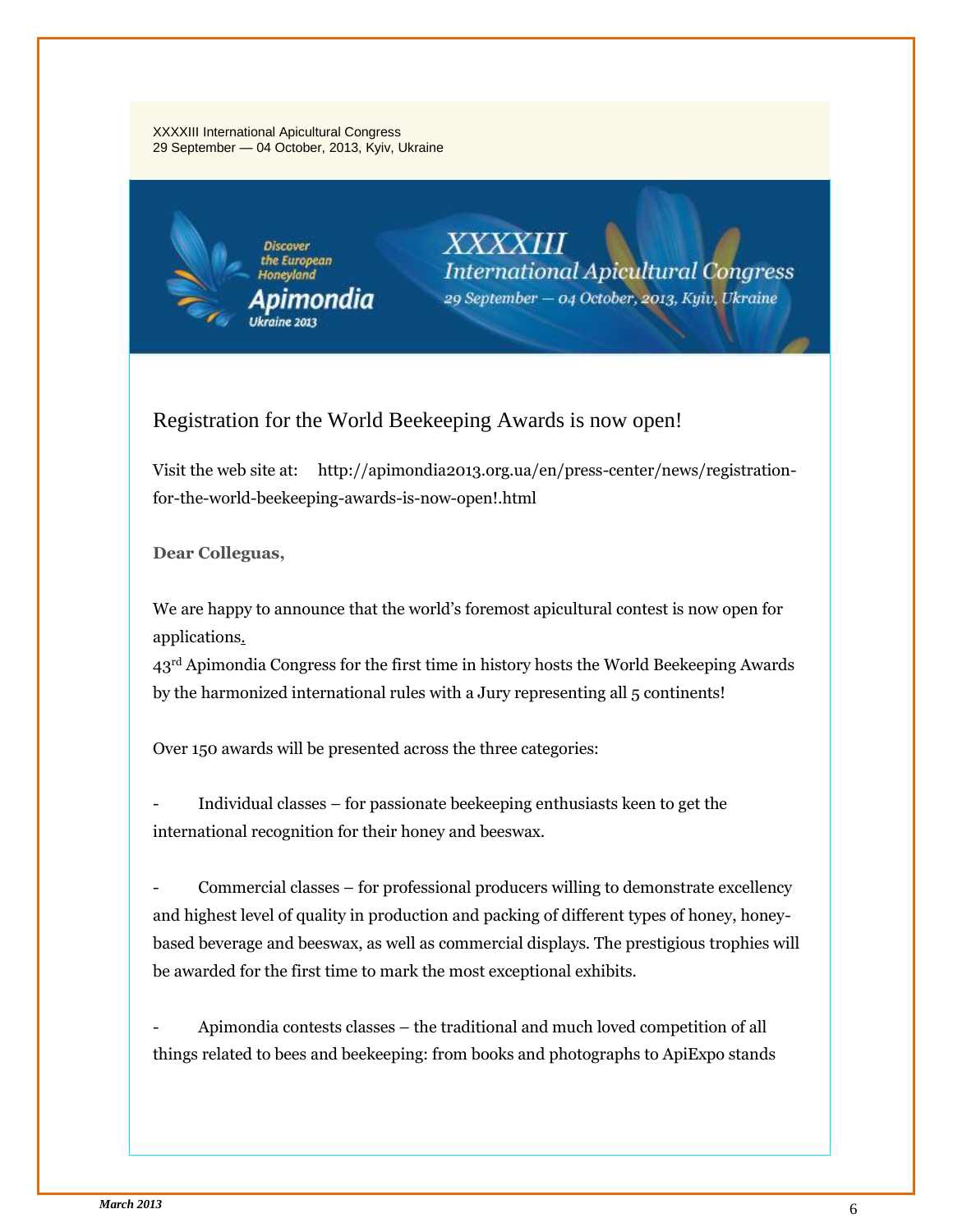and cutting-edge innovations. A special "under 18" classes are included for the youngest friends of bees.

#### **Five reasons why you can't afford to miss the WBA 2013:**

1. **Prizes** – medals, certificates and trophies will be distributed to the winners in 49 classes.

2. **Perfection** - an opportunity to receive feedback for your products from international judges - the leading global beekeeping industry professionals.

3. **Recognition** - a unique platform to demonstrate the success of your business across the apiculture industry. The contest program will receive an [unprecedented international](http://apimondia2013.org.ua/en/wba/sponsors.html)  [media coverage](http://apimondia2013.org.ua/en/wba/sponsors.html) this year,

4. **Test** - chance to challenge the best of the best within the industry.

5. **Celebration** – invitation to a glittering Awarding ceremony and Closing ceremony of the Apimondia Congress to network and celebrate with the world's beekeeping elite.

### **[Apply Now!](http://apimondia2013.org.ua/en/wba/register/)**

Best regards,

**Yurij Riphyak** World Beekeeping Awards coordinator XXXXIII Apimondia Internatonal Apicultural Congress <http://apimondia2013.org.ua/en/wba>

#### **Partners**













[www.apimondia2013.com.ua](http://www.apimondia2013.com.ua/)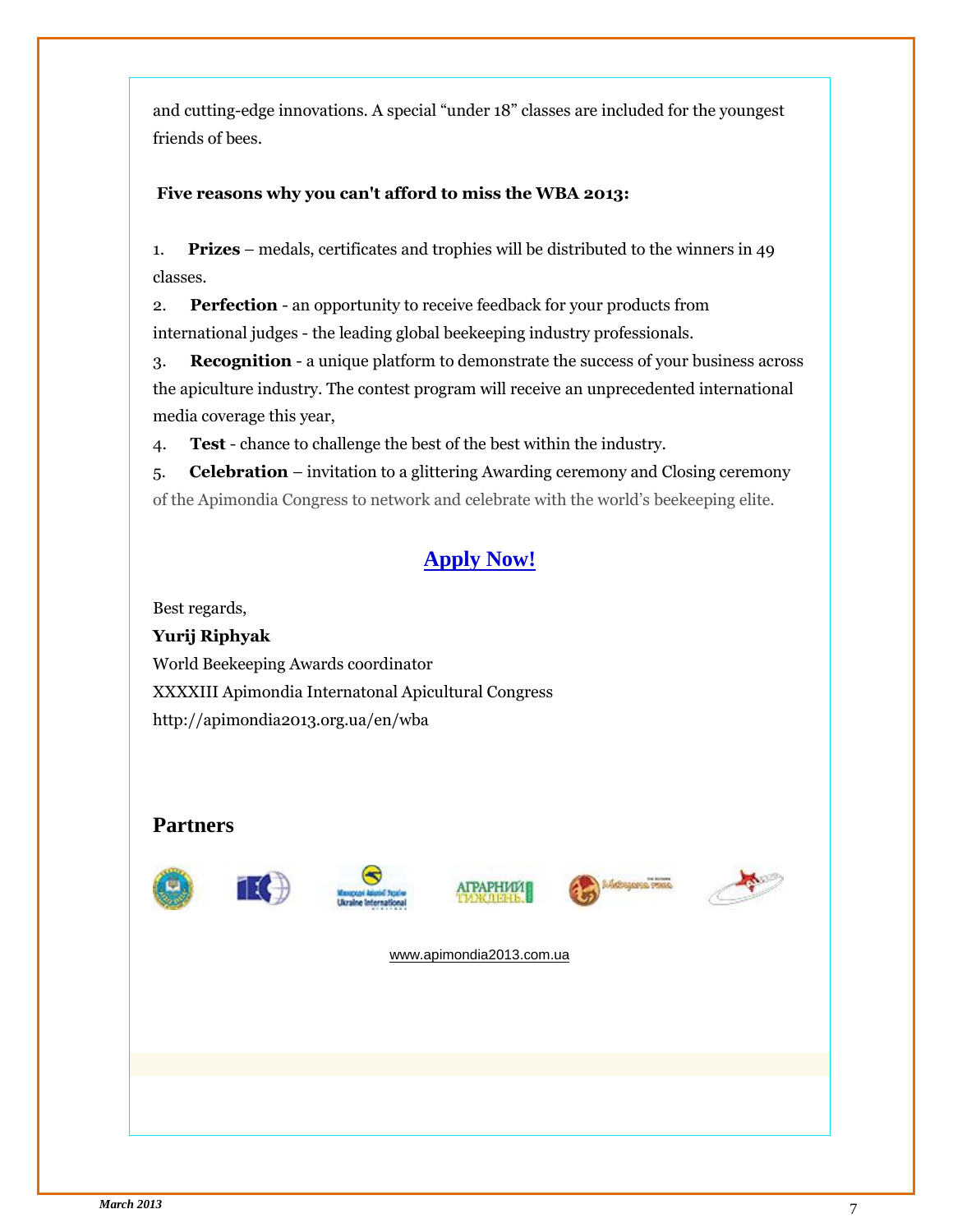#### From NNF Agvocate – Issue 32 – 5 March 2013

#### Blueprint for Aust Ag launched

The NFF recently launched the much-anticipated Blueprint for Australian Agriculture at a lunch attended by 150 farmers and industry leaders, supply chain representatives, NFF members, Blueprint advisory group participants, Ministers, Senators and Government representatives in Canberra.

The Blueprint identifies seven themes: seven critical areas in which action must happen now in order to secure a strong and sustainable future for the sector. The seven themes are:

- Innovation and Research, Development and Extension
- **Competitiveness**
- Trade and Market Access
- People
- Agriculture within Society
- Natural Resources
- Transformational Issues.

The full Blueprint report, and a summary document, are available from th[e Blueprint webpage](http://www.nff.org.au/blueprint) at:

http://www.nff.org.au/blueprint.html

The launch of the Blueprint marks the end of the first phase of Blueprint, but not the end of the road for the Blueprint itself.

Phase two, or the legacy phase, will see the key actions identified in the Blueprint enacted by the agricultural sector and its supply chain. This process will begin with the first in a series of forums for the agricultural sector and the wider supply chain. The first forum, taking place on Friday 24 May, will be held in Canberra. For more information, or to register your interest, please contact Ruth Redfern at the NFF.